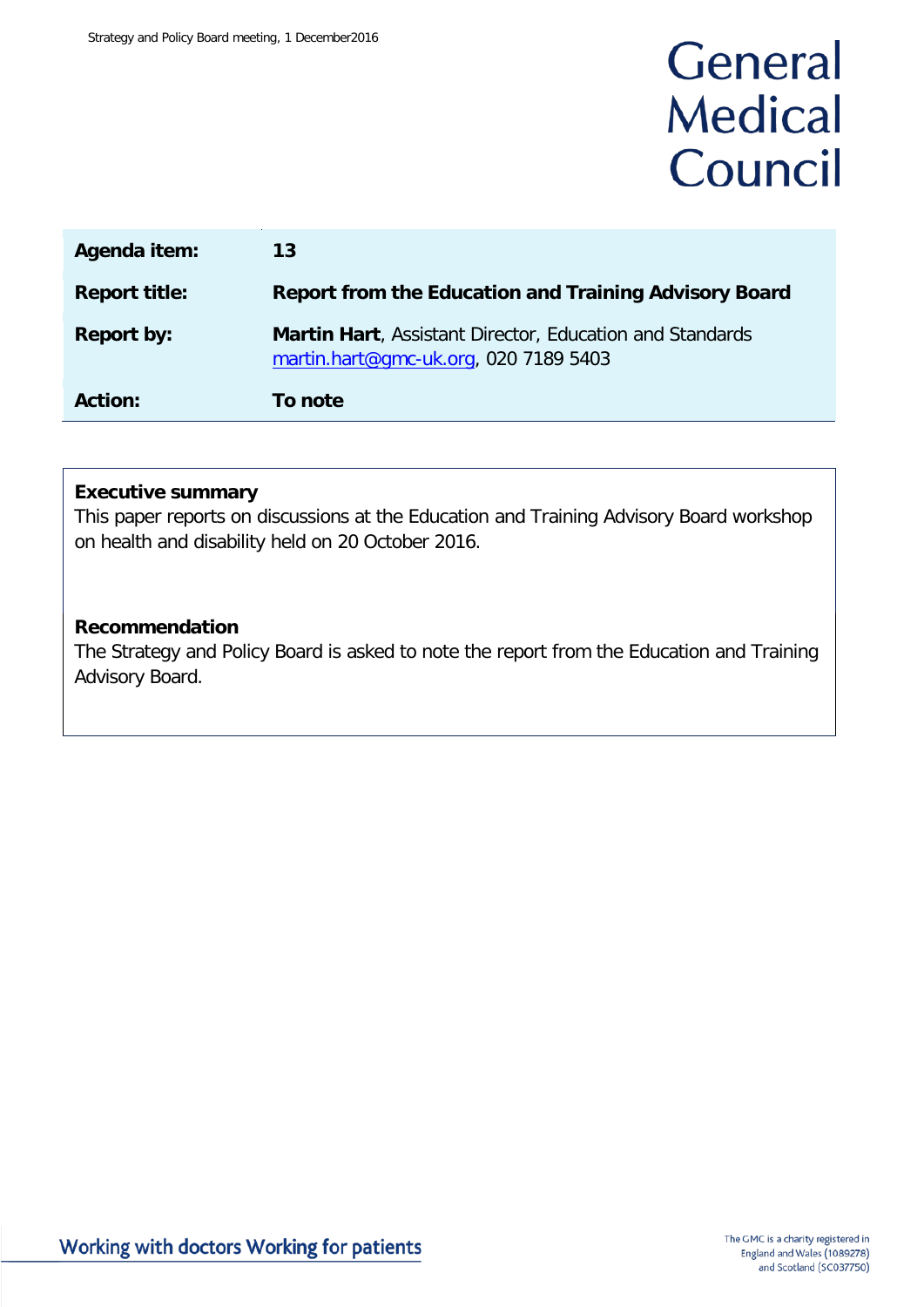#### **20 October 2016**

- **1** The Education and Training Advisory Board (ETAB) meeting on 20 October 2016 was devoted to a workshop on health and disability. The workshop was well attended by members of ETAB and a number of additional invitees with an interest in health and disability at each level of medical education were invited to attend and contribute to the discussion. The workshop focussed on the remaining issues faced by medical students and doctors in relation to health and disability through the continuum of medical education.
- **2** The workshop was structured around the key stages in medical education and training and presentations were delivered on the:
	- **a** Undergraduate perspective: Entry into medical education and during undergraduate education.
	- **b** Health and disability challenges transition into and through Foundation and specialty training.
	- **c** Postgraduate perspective: During postgraduate education, including a patient perspective.

#### Key challenges and opportunities identified

- **3** During discussion ETAB noted that:
	- **a** Support for those with a disability or a health issue should be made available from day one of medical school.
	- **b** There should be an assessment about an individual's ability to practise in the work environment from the beginning of clinical placements.
	- **c** It would be helpful to have a central resource to pull together information, support and career guidance for doctors. Career guidance at the postgraduate level would be dependent on the individual doctor's decision to engage, although there was a role for educational supervisors to offer advice, as required.
	- **d** It would be helpful to understand the differential rate in disclosure of health issues between the educational environment, where 10% of students disclose a disability, and the workplace where the rate drops to 1%. Under-reporting in the workplace was a cause for concern across the entire health work force not just for doctors. Paid progression could potentially impact on the decision of doctors to report health issues.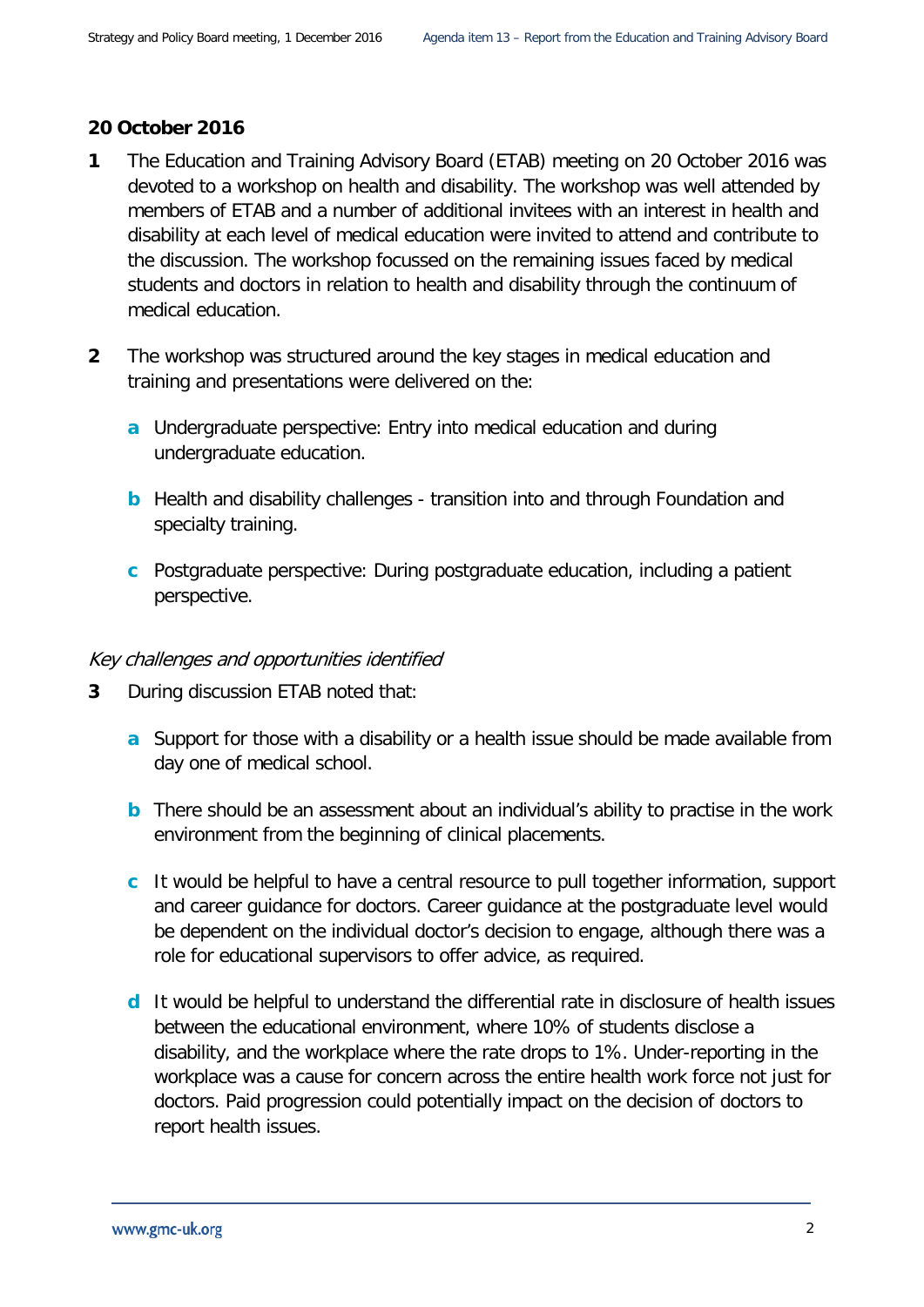- **e** Good examples from current practices should be used to highlight and raise awareness of existing guidance.
- **f** The Assessment Committee of the Academy of Medical Royal Colleges was looking at guidance on reasonable adjustments for postgraduate exams/assessment. Attendees at the workshop indicated and that it would be helpful for the GMC to feed into this.
- **4** ETAB noted a suggestion around moving the point of registration to be co-terminus with graduation. While the GMC was not opposed in principle to such change, it was noted that it would require a change to primary legislation, which would be a lengthy process, and that new doctors would always require a protective environment in which to practice.
- **5** ETAB advised that:
	- **a** It would be helpful to have a statement from GMC confirming that a medical degree was an apprenticeship towards becoming a doctor and unlike other degrees.
	- **b** The GMC should collaborate with UCAS and MSC on developing more consistent and targeted advice on guidance for entry to the profession to help prospective disabled students to make an informed choice about a career in medicine, and on making the Higher Educational Occupational Physicians (HEOPS) guidance clearer and more specific.
	- **c** Clearer guidance about what is an appropriate level of adjustment would be helpful, recognising that it would not always be easy for the GMC to offer advice to medical schools on a particular situation five years out from the prospective student's graduation.
	- **d** The GMC and MSC should discuss how student fitness to practise processes at medical schools could be repositioned as a positive affirmation of a disabled student's fitness to practise medicine rather than a sanction.
	- **e** The GMC should consider what more could be done to ensure that medical schools prepare students for the world of work.
	- **f** At the postgraduate level, occupational health has been a very helpful service but was not always the best port of call for doctors. The GMC should use its influence to facilitate the rollout of the Practitioners Health Programme.
	- **g** The GMC should continue to work with employers across the UK to encourage better health and disability support for healthcare staff and continue to seek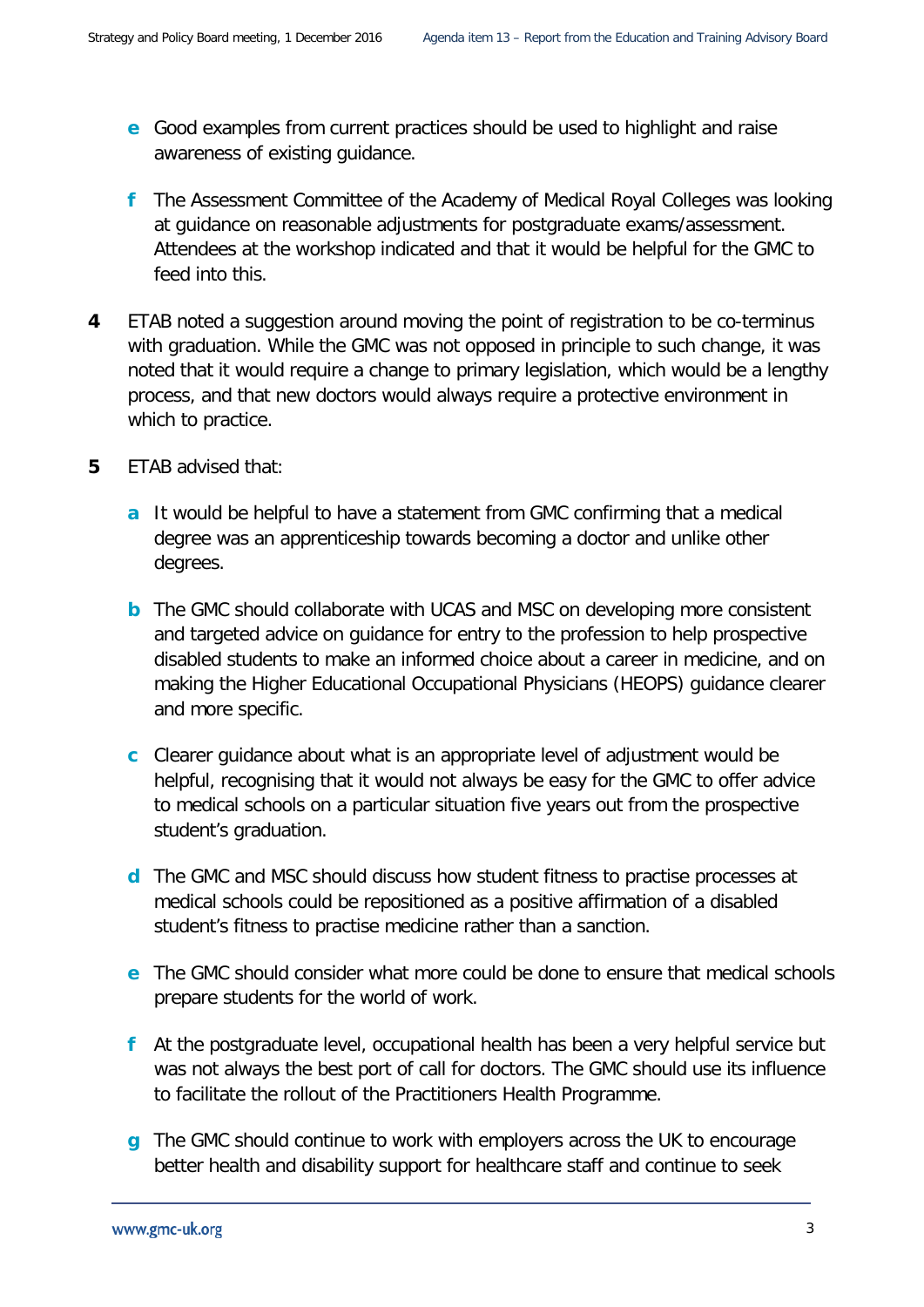assurance that the environment in which doctors' train is fit for purpose. This should be looked at as part of a wider health and wellbeing programme, addressed to all doctors, and not just doctors with specific health conditions and disabilities, to support with the levels of stress faced in their jobs.

- **h** It would be helpful for the GMC to understand how other UK (and European) healthcare regulators manage these issues in their professions, and that the UK healthcare regulators should work together to facilitate improvements across the healthcare workforce.
- **i** The patient perspective was an important element of any discussion on the issue and that patients expected their doctor to be well trained, competent and fit for purpose.
- **j** Appraisal and revalidation processes could be used to ensure that better support was available for doctors with health and disability issues.
- **6** We are currently scoping our future work in this area, based on the feedback from the ETAB workshop. The main work streams we are proposing to go forward with at this stage are: issuing a statement from the GMC on the purpose of a degree in medicine; expanding and updating the *Gateways to the professions* guidance; and building a 'hub' of resources on health and disability. A proposed work programme on Health and Disability is at Annex A.
- **7** A copy of the meeting note will be published on our website in due course.

#### Next meeting

**8** The next meeting of ETAB will take place on 31 January 2017.